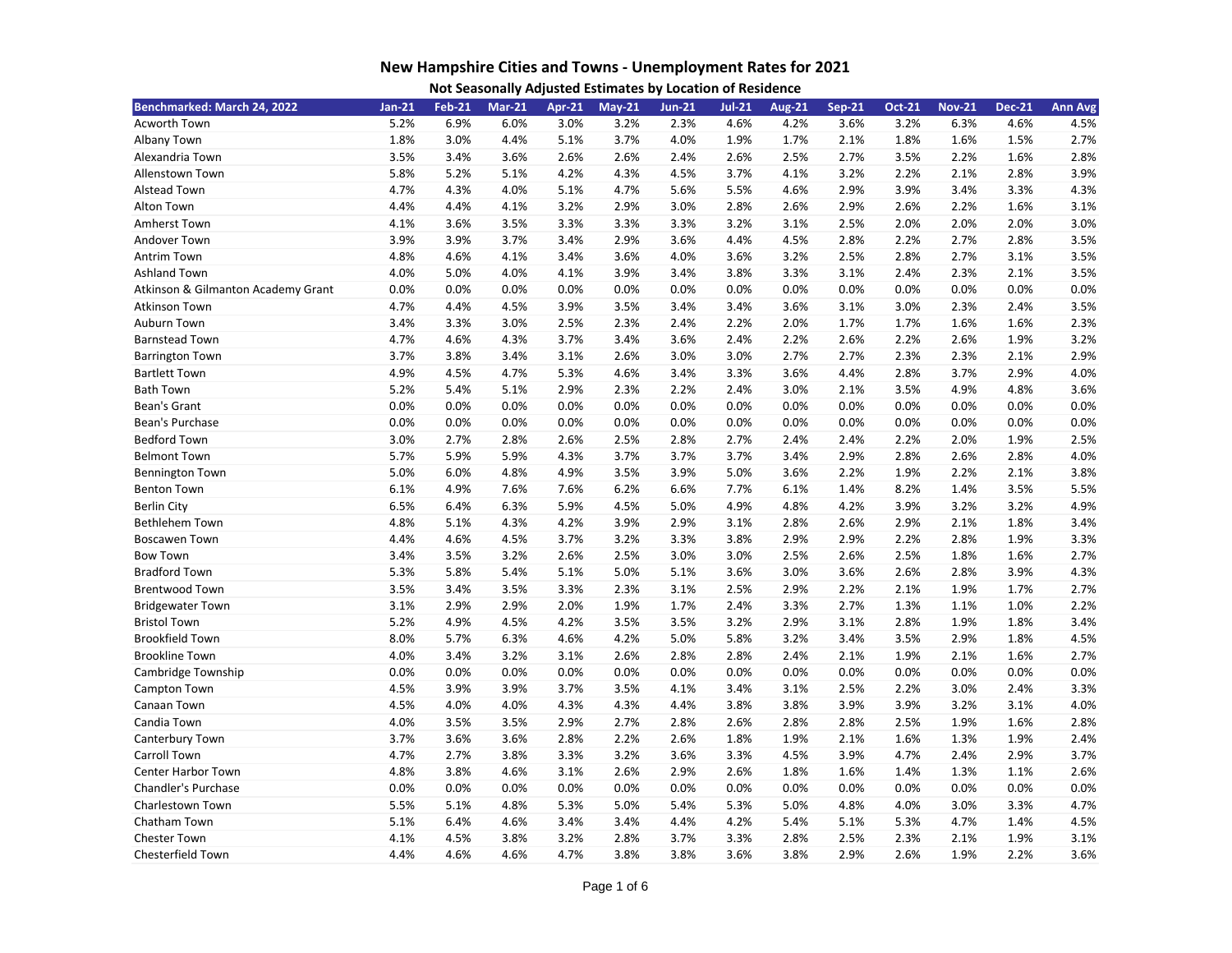| Not Seasonally Adjusted Estimates by Location of Residence |  |  |
|------------------------------------------------------------|--|--|
|------------------------------------------------------------|--|--|

| Benchmarked: March 24, 2022 | $Jan-21$ | <b>Feb-21</b> | <b>Mar-21</b> | <b>Apr-21</b> | $May-21$ | <b>Jun-21</b> | $Jul-21$ | <b>Aug-21</b> | <b>Sep-21</b> | <b>Oct-21</b> | <b>Nov-21</b> | <b>Dec-21</b> | <b>Ann Avg</b> |
|-----------------------------|----------|---------------|---------------|---------------|----------|---------------|----------|---------------|---------------|---------------|---------------|---------------|----------------|
| <b>Chichester Town</b>      | 4.2%     | 3.9%          | 3.8%          | 3.3%          | 3.3%     | 3.2%          | 3.3%     | 3.8%          | 3.3%          | 2.8%          | 3.1%          | 2.2%          | 3.3%           |
| Claremont City              | 4.5%     | 4.4%          | 4.3%          | 4.0%          | 3.4%     | 3.6%          | 3.4%     | 3.3%          | 3.0%          | 2.3%          | 2.6%          | 2.3%          | 3.4%           |
| Clarksville Town            | 7.9%     | 7.9%          | 6.3%          | 8.3%          | 3.7%     | 5.1%          | 1.7%     | 1.8%          | 1.8%          | 1.9%          | 1.9%          | 1.9%          | 4.5%           |
| Colebrook Town              | 4.8%     | 5.0%          | 5.1%          | 6.1%          | 4.5%     | 3.8%          | 3.5%     | 3.7%          | 3.4%          | 3.2%          | 3.5%          | 2.9%          | 4.1%           |
| Columbia Town               | 3.5%     | 3.8%          | 4.1%          | 4.9%          | 3.8%     | 5.3%          | 3.2%     | 1.8%          | 3.9%          | 3.1%          | 3.7%          | 3.7%          | 3.7%           |
| Concord City                | 4.6%     | 4.3%          | 4.1%          | 3.6%          | 3.4%     | 3.5%          | 3.1%     | 2.7%          | 2.7%          | 2.3%          | 2.3%          | 2.1%          | 3.2%           |
| Conway Town                 | 5.2%     | 5.6%          | 5.5%          | 5.1%          | 4.2%     | 3.5%          | 2.7%     | 2.1%          | 2.4%          | 2.7%          | 3.0%          | 2.2%          | 3.7%           |
| Cornish Town                | 5.1%     | 4.5%          | 4.6%          | 5.8%          | 4.6%     | 4.2%          | 3.2%     | 3.0%          | 3.4%          | 3.2%          | 3.5%          | 3.0%          | 4.0%           |
| Crawford's Purchase         | 0.0%     | 0.0%          | 0.0%          | 0.0%          | 0.0%     | 0.0%          | 0.0%     | 0.0%          | 0.0%          | 0.0%          | 0.0%          | 0.0%          | 0.0%           |
| Croydon Town                | 3.4%     | 2.1%          | 3.0%          | 3.9%          | 2.8%     | 2.1%          | 2.7%     | 2.5%          | 1.6%          | 1.4%          | 1.4%          | 1.2%          | 2.3%           |
| Cutt's Grant                | 0.0%     | 0.0%          | 0.0%          | 0.0%          | 0.0%     | 0.0%          | 0.0%     | 0.0%          | 0.0%          | 0.0%          | 0.0%          | 0.0%          | 0.0%           |
| Dalton Town                 | 10.7%    | 9.7%          | 7.6%          | 6.9%          | 4.2%     | 4.2%          | 3.2%     | 5.2%          | 3.8%          | 3.7%          | 5.1%          | 5.0%          | 5.9%           |
| Danbury Town                | 4.3%     | 4.9%          | 4.9%          | 3.4%          | 3.7%     | 4.4%          | 2.7%     | 2.8%          | 2.8%          | 3.1%          | 2.0%          | 2.2%          | 3.5%           |
| Danville Town               | 5.0%     | 5.5%          | 5.4%          | 3.9%          | 3.6%     | 3.9%          | 3.4%     | 3.2%          | 3.6%          | 3.3%          | 3.3%          | 3.3%          | 3.9%           |
| Deerfield Town              | 3.5%     | 3.2%          | 3.0%          | 2.8%          | 2.8%     | 3.1%          | 2.9%     | 2.7%          | 2.2%          | 2.0%          | 2.0%          | 1.6%          | 2.6%           |
| Deering Town                | 2.9%     | 3.1%          | 3.7%          | 2.8%          | 2.5%     | 3.6%          | 3.1%     | 2.8%          | 3.4%          | 2.7%          | 2.5%          | 2.0%          | 2.9%           |
| Derry Town                  | 5.2%     | 5.1%          | 4.6%          | 4.0%          | 3.6%     | 4.0%          | 3.8%     | 3.8%          | 3.4%          | 3.0%          | 2.9%          | 2.8%          | 3.9%           |
| Dix's Grant                 | 0.0%     | 0.0%          | 0.0%          | 0.0%          | 0.0%     | 0.0%          | 0.0%     | 0.0%          | 0.0%          | 0.0%          | 0.0%          | 0.0%          | 0.0%           |
| Dixville Township           | 0.0%     | 0.0%          | 0.0%          | 0.0%          | 0.0%     | 0.0%          | 0.0%     | 0.0%          | 0.0%          | 0.0%          | 0.0%          | 0.0%          | 0.0%           |
| Dorchester Town             | 5.6%     | 4.7%          | 4.6%          | 5.6%          | 6.1%     | 4.1%          | 4.5%     | 4.1%          | 2.1%          | 1.6%          | 1.6%          | 1.1%          | 3.6%           |
| Dover City                  | 4.7%     | 4.3%          | 4.2%          | 3.7%          | 3.3%     | 3.4%          | 3.2%     | 3.1%          | 2.6%          | 2.7%          | 2.3%          | 2.0%          | 3.3%           |
| Dublin Town                 | 4.0%     | 3.4%          | 3.3%          | 2.5%          | 2.7%     | 3.3%          | 2.0%     | 2.2%          | 2.1%          | 1.8%          | 2.5%          | 1.5%          | 2.6%           |
| Dummer Town                 | 14.0%    | 15.0%         | 12.6%         | 7.8%          | 7.7%     | 6.8%          | 3.5%     | 3.5%          | 4.2%          | 1.5%          | 1.5%          | 3.6%          | 6.9%           |
| Dunbarton Town              | 3.8%     | 3.8%          | 3.8%          | 2.8%          | 3.1%     | 3.5%          | 2.7%     | 3.0%          | 2.9%          | 2.8%          | 2.3%          | 2.3%          | 3.0%           |
| Durham Town                 | 2.6%     | 2.9%          | 2.4%          | 2.5%          | 2.4%     | 3.6%          | 3.9%     | 2.8%          | 3.2%          | 2.1%          | 1.7%          | 1.9%          | 2.7%           |
| East Kingston Town          | 4.4%     | 3.6%          | 4.1%          | 3.3%          | 3.9%     | 3.2%          | 4.2%     | 4.8%          | 3.2%          | 2.6%          | 2.2%          | 2.1%          | 3.5%           |
| Easton Town                 | 2.9%     | 2.9%          | 2.2%          | 1.5%          | 1.5%     | 2.1%          | 2.1%     | 1.4%          | 2.2%          | 1.5%          | 1.5%          | 1.4%          | 2.2%           |
| Eaton Town                  | 4.9%     | 6.1%          | 4.9%          | 4.2%          | 4.1%     | 3.5%          | 1.7%     | 1.7%          | 1.8%          | 1.4%          | 1.4%          | 1.4%          | 3.1%           |
| Effingham Town              | 6.0%     | 6.0%          | 6.2%          | 4.9%          | 3.6%     | 4.3%          | 3.9%     | 4.0%          | 3.6%          | 2.9%          | 3.5%          | 2.9%          | 4.3%           |
| <b>Ellsworth Town</b>       | 3.8%     | 7.1%          | 5.5%          | 1.9%          | 5.6%     | 1.9%          | 6.8%     | 8.5%          | 1.8%          | 1.8%          | 1.8%          | 1.8%          | 3.6%           |
| <b>Enfield Town</b>         | 3.2%     | 2.6%          | 2.9%          | 3.1%          | 3.1%     | 3.2%          | 3.2%     | 2.5%          | 2.8%          | 2.0%          | 2.7%          | 2.3%          | 2.8%           |
| <b>Epping Town</b>          | 4.6%     | 4.8%          | 4.6%          | 3.7%          | 3.3%     | 3.4%          | 3.1%     | 2.8%          | 2.6%          | 2.6%          | 2.5%          | 2.6%          | 3.4%           |
| Epsom Town                  | 4.1%     | 4.3%          | 3.8%          | 3.0%          | 2.7%     | 2.8%          | 3.3%     | 3.4%          | 2.8%          | 2.5%          | 2.2%          | 2.0%          | 3.1%           |
| <b>Errol Town</b>           | 9.2%     | 8.7%          | 7.5%          | 9.7%          | 7.5%     | 5.5%          | 1.2%     | 3.7%          | 1.9%          | 6.3%          | 3.2%          | 3.9%          | 5.7%           |
| Erving's Location           | 0.0%     | 0.0%          | 0.0%          | 0.0%          | 0.0%     | 0.0%          | 0.0%     | 0.0%          | 0.0%          | 0.0%          | 0.0%          | 0.0%          | 0.0%           |
| <b>Exeter Town</b>          | 4.5%     | 4.6%          | 4.3%          | 3.6%          | 3.2%     | 3.3%          | 3.6%     | 3.2%          | 2.7%          | 2.5%          | 2.4%          | 2.0%          | 3.3%           |
| Farmington Town             | 6.3%     | 5.9%          | 5.6%          | 4.8%          | 4.2%     | 4.1%          | 3.8%     | 3.5%          | 2.8%          | 2.6%          | 3.2%          | 2.8%          | 4.1%           |
| <b>Fitzwilliam Town</b>     | 6.1%     | 5.1%          | 4.7%          | 4.3%          | 4.2%     | 5.2%          | 5.9%     | 5.4%          | 3.5%          | 3.0%          | 2.6%          | 1.6%          | 4.3%           |
| Francestown Town            | 4.2%     | 2.9%          | 2.6%          | 2.2%          | 2.3%     | 3.0%          | 2.9%     | 1.8%          | 1.7%          | 1.4%          | 1.2%          | 1.5%          | 2.3%           |
| Franconia Town              | 3.3%     | 3.5%          | 3.5%          | 4.2%          | 3.5%     | 3.6%          | 3.0%     | 3.7%          | 3.4%          | 3.9%          | 3.0%          | 1.6%          | 3.4%           |
| Franklin City               | 6.4%     | 6.7%          | 6.3%          | 4.8%          | 4.3%     | 4.2%          | 3.8%     | 3.5%          | 2.9%          | 2.7%          | 2.8%          | 2.7%          | 4.3%           |
| Freedom Town                | 4.5%     | 6.3%          | 5.1%          | 5.7%          | 4.5%     | 4.2%          | 2.9%     | 2.6%          | 2.2%          | 1.9%          | 1.8%          | 2.5%          | 3.7%           |
| Fremont Town                | 4.4%     | 4.0%          | 4.0%          | 3.3%          | 2.6%     | 3.0%          | 3.2%     | 3.1%          | 2.5%          | 2.7%          | 2.3%          | 2.3%          | 3.1%           |
| <b>Gilford Town</b>         | 5.1%     | 4.5%          | 4.9%          | 4.0%          | 3.7%     | 4.0%          | 3.6%     | 3.0%          | 3.2%          | 2.4%          | 2.2%          | 2.3%          | 3.6%           |
| Gilmanton Town              | 5.9%     | 5.5%          | 5.6%          | 4.6%          | 3.7%     | 4.1%          | 3.8%     | 4.6%          | 3.1%          | 3.1%          | 2.6%          | 2.9%          | 4.1%           |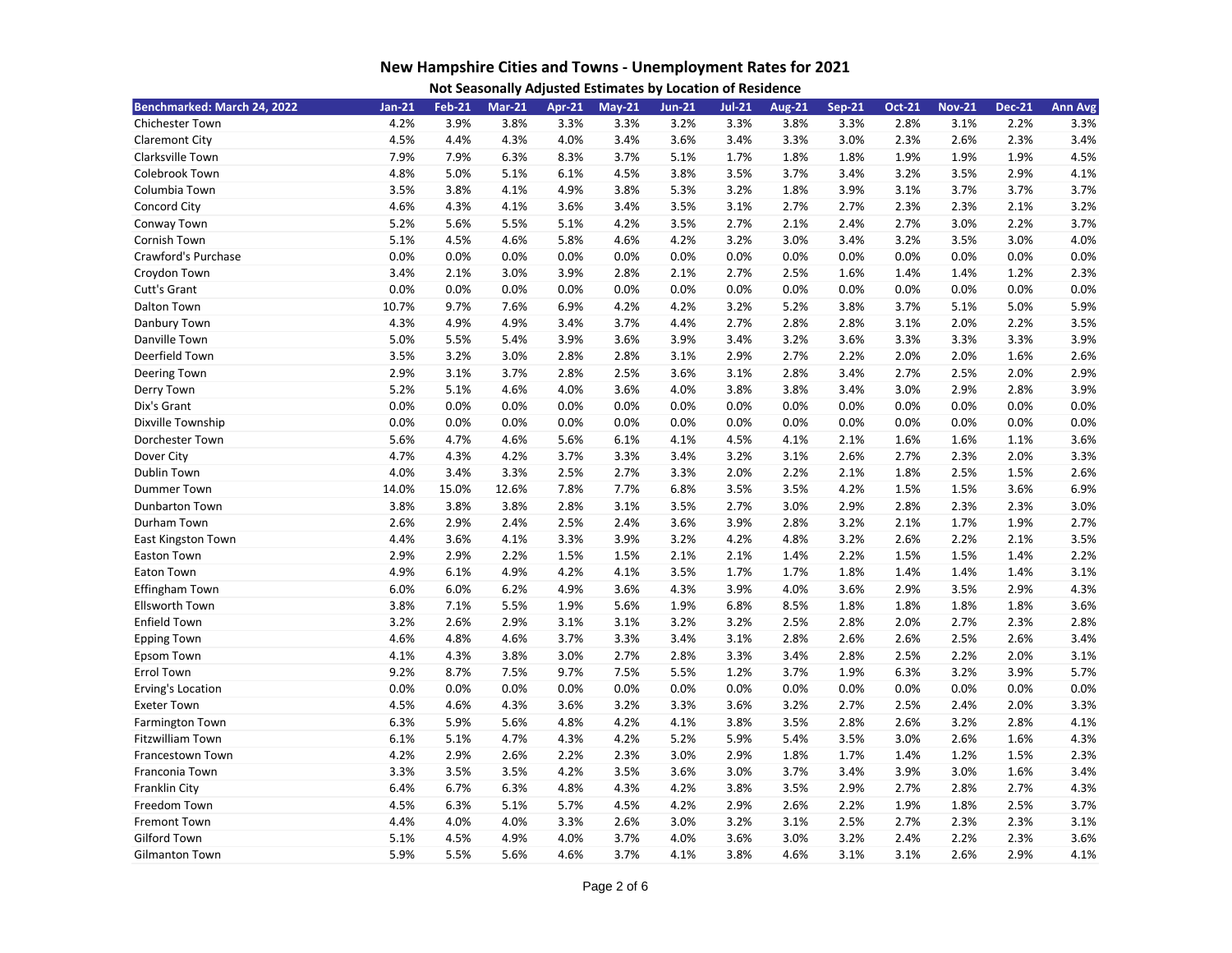| Not Seasonally Adjusted Estimates by Location of Residence |  |  |
|------------------------------------------------------------|--|--|
|------------------------------------------------------------|--|--|

| Benchmarked: March 24, 2022 | $Jan-21$ | <b>Feb-21</b> | <b>Mar-21</b> | <b>Apr-21</b> | $May-21$ | <b>Jun-21</b> | $Jul-21$ | <b>Aug-21</b> | <b>Sep-21</b> | <b>Oct-21</b> | <b>Nov-21</b> | <b>Dec-21</b> | <b>Ann Avg</b> |
|-----------------------------|----------|---------------|---------------|---------------|----------|---------------|----------|---------------|---------------|---------------|---------------|---------------|----------------|
| <b>Gilsum Town</b>          | 5.7%     | 5.7%          | 3.7%          | 3.0%          | 3.2%     | 2.8%          | 4.8%     | 4.1%          | 2.8%          | 4.7%          | 2.5%          | 2.1%          | 3.7%           |
| Goffstown Town              | 3.6%     | 3.5%          | 3.5%          | 2.9%          | 2.7%     | 3.3%          | 3.2%     | 3.2%          | 2.7%          | 2.5%          | 2.1%          | 2.0%          | 2.9%           |
| Gorham Town                 | 7.1%     | 6.7%          | 5.6%          | 5.4%          | 5.2%     | 4.8%          | 3.4%     | 3.1%          | 3.3%          | 3.1%          | 4.0%          | 3.2%          | 4.6%           |
| Goshen Town                 | 4.5%     | 2.8%          | 2.4%          | 1.3%          | 2.4%     | 2.6%          | 4.2%     | 5.0%          | 2.4%          | 3.7%          | 3.8%          | 2.2%          | 3.2%           |
| <b>Grafton Town</b>         | 4.2%     | 5.5%          | 5.6%          | 6.4%          | 4.0%     | 5.0%          | 7.7%     | 8.1%          | 3.0%          | 3.4%          | 3.7%          | 2.3%          | 5.0%           |
| Grantham Town               | 2.9%     | 3.0%          | 2.8%          | 1.8%          | 2.3%     | 3.8%          | 2.2%     | 2.7%          | 3.2%          | 2.9%          | 2.6%          | 1.5%          | 2.7%           |
| Greenfield Town             | 4.0%     | 5.2%          | 3.8%          | 4.5%          | 3.3%     | 3.0%          | 3.6%     | 3.8%          | 2.5%          | 1.3%          | 1.9%          | 1.7%          | 3.2%           |
| <b>Greenland Town</b>       | 3.9%     | 4.3%          | 3.4%          | 2.6%          | 2.5%     | 2.5%          | 2.2%     | 2.2%          | 2.9%          | 2.2%          | 2.1%          | 1.8%          | 2.7%           |
| Green's Grant               | 0.0%     | 0.0%          | 0.0%          | 0.0%          | 0.0%     | 0.0%          | 0.0%     | 0.0%          | 0.0%          | 0.0%          | 0.0%          | 0.0%          | 0.0%           |
| Greenville Town             | 5.7%     | 6.2%          | 4.9%          | 3.9%          | 4.2%     | 4.1%          | 3.8%     | 3.2%          | 2.8%          | 2.6%          | 1.9%          | 2.4%          | 3.8%           |
| Groton Town                 | 7.3%     | 6.7%          | 5.8%          | 3.8%          | 3.2%     | 3.4%          | 4.3%     | 4.4%          | 1.7%          | 3.6%          | 4.4%          | 2.2%          | 4.2%           |
| Hadley's Purchase           | 0.0%     | 0.0%          | 0.0%          | 0.0%          | 0.0%     | 0.0%          | 0.0%     | 0.0%          | 0.0%          | 0.0%          | 0.0%          | 0.0%          | 0.0%           |
| Hale's Location             | 15.2%    | 13.3%         | 13.3%         | 13.6%         | 15.6%    | 14.9%         | 10.4%    | 14.3%         | 2.5%          | 2.6%          | 2.6%          | 2.6%          | 11.4%          |
| <b>Hampstead Town</b>       | 5.2%     | 5.1%          | 4.9%          | 4.1%          | 4.0%     | 4.9%          | 3.9%     | 3.6%          | 3.4%          | 3.0%          | 2.8%          | 2.8%          | 4.0%           |
| Hampton Falls Town          | 4.2%     | 4.9%          | 4.5%          | 4.2%          | 3.4%     | 3.6%          | 3.1%     | 2.8%          | 2.9%          | 2.4%          | 2.4%          | 2.1%          | 3.4%           |
| Hampton Town                | 5.8%     | 5.5%          | 5.1%          | 4.5%          | 4.3%     | 3.9%          | 3.8%     | 4.0%          | 3.2%          | 2.9%          | 3.0%          | 2.7%          | 4.1%           |
| Hancock Town                | 4.4%     | 4.1%          | 3.3%          | 2.7%          | 2.8%     | 2.4%          | 3.0%     | 2.6%          | 2.1%          | 1.5%          | 1.8%          | 1.2%          | 2.7%           |
| Hanover Town                | 2.8%     | 2.9%          | 2.9%          | 2.8%          | 2.7%     | 3.9%          | 3.7%     | 2.6%          | 3.0%          | 2.3%          | 2.2%          | 2.1%          | 2.8%           |
| Harrisville Town            | 3.0%     | 2.5%          | 2.8%          | 2.9%          | 2.3%     | 1.9%          | 2.3%     | 2.1%          | 2.5%          | 2.2%          | 2.1%          | 3.1%          | 2.4%           |
| Hart's Location             | 0.0%     | 0.0%          | 0.0%          | 0.0%          | 0.0%     | 2.6%          | 0.0%     | 0.0%          | 0.0%          | 0.0%          | 10.5%         | 0.0%          | 0.0%           |
| <b>Haverhill Town</b>       | 5.4%     | 5.7%          | 5.6%          | 6.3%          | 4.9%     | 5.1%          | 4.2%     | 4.2%          | 4.1%          | 2.4%          | 3.3%          | 3.1%          | 4.6%           |
| <b>Hebron Town</b>          | 2.2%     | 2.4%          | 2.4%          | 1.9%          | 1.9%     | 1.9%          | 2.3%     | 2.3%          | 1.6%          | 1.3%          | 1.3%          | 2.0%          | 1.9%           |
| Henniker Town               | 3.7%     | 3.7%          | 3.3%          | 3.0%          | 2.9%     | 3.7%          | 3.6%     | 3.0%          | 2.5%          | 2.0%          | 2.0%          | 1.7%          | 2.9%           |
| <b>Hill Town</b>            | 6.9%     | 4.8%          | 5.9%          | 4.5%          | 2.4%     | 3.3%          | 3.1%     | 3.5%          | 2.6%          | 1.5%          | 2.2%          | 1.9%          | 3.5%           |
| Hillsborough Town           | 5.7%     | 5.0%          | 5.0%          | 4.7%          | 4.5%     | 4.9%          | 4.6%     | 3.7%          | 3.2%          | 2.7%          | 2.7%          | 2.8%          | 4.1%           |
| Hinsdale Town               | 7.3%     | 7.1%          | 6.2%          | 8.0%          | 6.7%     | 7.4%          | 7.6%     | 7.1%          | 6.0%          | 5.5%          | 5.2%          | 5.0%          | 6.6%           |
| <b>Holderness Town</b>      | 3.5%     | 2.9%          | 2.7%          | 2.3%          | 1.8%     | 2.3%          | 1.4%     | 1.5%          | 1.5%          | 1.2%          | 1.0%          | 1.4%          | 2.0%           |
| <b>Hollis Town</b>          | 4.0%     | 3.4%          | 3.7%          | 3.6%          | 3.3%     | 3.8%          | 2.9%     | 2.9%          | 3.2%          | 2.7%          | 2.4%          | 2.2%          | 3.2%           |
| <b>Hooksett Town</b>        | 3.7%     | 3.6%          | 3.3%          | 3.2%          | 2.9%     | 3.4%          | 3.3%     | 3.1%          | 2.7%          | 2.2%          | 2.2%          | 1.8%          | 2.9%           |
| <b>Hopkinton Town</b>       | 3.0%     | 2.9%          | 3.1%          | 2.7%          | 2.5%     | 3.0%          | 2.5%     | 2.3%          | 2.2%          | 1.6%          | 1.5%          | 1.4%          | 2.4%           |
| Hudson Town                 | 5.3%     | 5.3%          | 4.8%          | 4.0%          | 3.4%     | 3.8%          | 3.7%     | 3.6%          | 3.6%          | 3.4%          | 3.2%          | 2.8%          | 3.9%           |
| Jackson Town                | 5.6%     | 6.2%          | 5.4%          | 4.1%          | 5.0%     | 4.2%          | 2.1%     | 1.9%          | 3.7%          | 3.5%          | 3.0%          | 3.8%          | 4.0%           |
| Jaffrey Town                | 5.0%     | 5.2%          | 4.6%          | 4.0%          | 3.7%     | 3.9%          | 3.2%     | 3.0%          | 2.5%          | 2.6%          | 2.8%          | 2.6%          | 3.6%           |
| Jefferson Town              | 8.2%     | 6.1%          | 5.2%          | 5.5%          | 4.6%     | 2.7%          | 2.5%     | 2.7%          | 2.3%          | 1.3%          | 2.5%          | 3.1%          | 3.9%           |
| <b>Keene City</b>           | 4.8%     | 4.8%          | 4.4%          | 4.1%          | 4.1%     | 4.4%          | 4.0%     | 3.5%          | 3.4%          | 2.7%          | 2.7%          | 2.4%          | 3.8%           |
| Kensington Town             | 4.3%     | 4.1%          | 4.6%          | 4.0%          | 3.5%     | 4.1%          | 3.1%     | 3.1%          | 1.8%          | 2.5%          | 1.9%          | 2.6%          | 3.3%           |
| Kilkenny Township           | 0.0%     | 0.0%          | 0.0%          | 0.0%          | 0.0%     | 0.0%          | 0.0%     | 0.0%          | 0.0%          | 0.0%          | 0.0%          | 0.0%          | 0.0%           |
| Kingston Town               | 5.6%     | 5.7%          | 4.9%          | 4.1%          | 3.7%     | 3.6%          | 3.5%     | 3.4%          | 3.2%          | 2.5%          | 2.6%          | 2.3%          | 3.8%           |
| Laconia City                | 5.9%     | 6.1%          | 5.4%          | 4.9%          | 4.4%     | 4.2%          | 3.8%     | 3.5%          | 3.2%          | 3.1%          | 3.1%          | 2.8%          | 4.2%           |
| Lancaster Town              | 5.2%     | 5.1%          | 4.6%          | 4.3%          | 4.3%     | 4.2%          | 3.0%     | 2.9%          | 2.7%          | 2.4%          | 2.6%          | 2.3%          | 3.6%           |
| Landaff Town                | 3.6%     | 3.0%          | 4.0%          | 4.1%          | 2.6%     | 1.8%          | 2.4%     | 2.8%          | 1.5%          | 1.1%          | 1.1%          | 1.1%          | 2.5%           |
| Langdon Town                | 3.5%     | 4.4%          | 5.2%          | 5.2%          | 4.4%     | 4.6%          | 5.6%     | 4.8%          | 3.7%          | 5.4%          | 1.5%          | 1.2%          | 4.0%           |
| Lebanon City                | 3.9%     | 3.8%          | 3.7%          | 3.6%          | 3.2%     | 3.6%          | 3.1%     | 3.0%          | 2.9%          | 2.4%          | 2.1%          | 1.9%          | 3.1%           |
| Lee Town                    | 3.3%     | 2.9%          | 3.1%          | 2.1%          | 2.2%     | 2.6%          | 2.0%     | 2.0%          | 2.1%          | 2.4%          | 2.0%          | 2.4%          | 2.4%           |
| Lempster Town               | 4.2%     | 4.5%          | 3.6%          | 3.8%          | 3.3%     | 3.4%          | 3.7%     | 3.1%          | 5.2%          | 3.9%          | 1.4%          | 1.9%          | 3.6%           |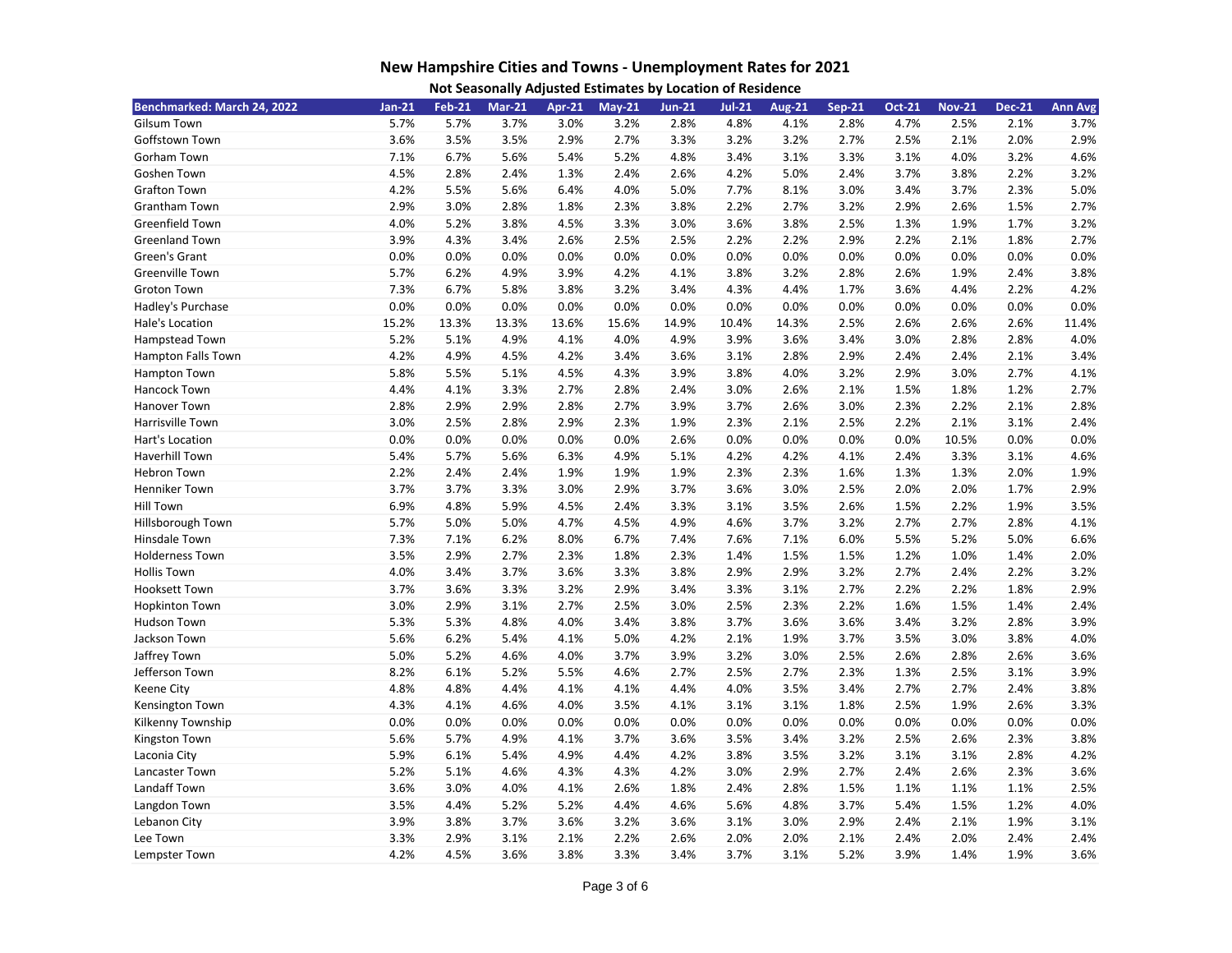| Benchmarked: March 24, 2022 | $Jan-21$ | <b>Feb-21</b> | <b>Mar-21</b> | <b>Apr-21</b> | $May-21$ | <b>Jun-21</b> | $Jul-21$ | <b>Aug-21</b> | <b>Sep-21</b> | <b>Oct-21</b> | <b>Nov-21</b> | <b>Dec-21</b> | <b>Ann Avg</b> |
|-----------------------------|----------|---------------|---------------|---------------|----------|---------------|----------|---------------|---------------|---------------|---------------|---------------|----------------|
| Lincoln Town                | 7.6%     | 6.5%          | 7.0%          | 8.2%          | 5.8%     | 5.8%          | 3.1%     | 3.0%          | 3.5%          | 1.9%          | 3.5%          | 3.1%          | 5.0%           |
| Lisbon Town                 | 4.3%     | 4.1%          | 4.1%          | 4.6%          | 3.6%     | 4.4%          | 2.7%     | 2.4%          | 3.2%          | 2.9%          | 3.0%          | 1.9%          | 3.5%           |
| Litchfield Town             | 4.8%     | 4.2%          | 4.1%          | 3.5%          | 3.2%     | 3.7%          | 4.1%     | 3.7%          | 3.0%          | 2.2%          | 2.7%          | 2.3%          | 3.5%           |
| Littleton Town              | 5.7%     | 6.8%          | 5.9%          | 5.1%          | 4.5%     | 3.9%          | 4.0%     | 3.1%          | 3.0%          | 2.3%          | 2.6%          | 2.3%          | 4.1%           |
| Livermore Town              | 0.0%     | 0.0%          | 0.0%          | 0.0%          | 0.0%     | 0.0%          | 0.0%     | 0.0%          | 0.0%          | 0.0%          | 0.0%          | 0.0%          | 0.0%           |
| Londonderry Town            | 4.0%     | 4.0%          | 3.7%          | 3.2%          | 3.1%     | 3.2%          | 3.6%     | 3.5%          | 2.7%          | 2.5%          | 2.4%          | 2.3%          | 3.2%           |
| Loudon Town                 | 4.6%     | 4.3%          | 4.0%          | 3.3%          | 3.0%     | 3.2%          | 3.0%     | 2.7%          | 2.1%          | 2.4%          | 2.2%          | 2.0%          | 3.1%           |
| Low & Burbank's Grant       | 0.0%     | 0.0%          | 0.0%          | 0.0%          | 0.0%     | 0.0%          | 0.0%     | 0.0%          | 0.0%          | 0.0%          | 0.0%          | 0.0%          | 0.0%           |
| Lyman Town                  | 5.2%     | 5.5%          | 5.8%          | 5.6%          | 3.1%     | 3.6%          | 2.3%     | 1.5%          | 2.8%          | 1.3%          | 2.5%          | 3.1%          | 3.7%           |
| Lyme Town                   | 3.1%     | 3.0%          | 2.6%          | 2.6%          | 2.7%     | 2.6%          | 2.4%     | 1.6%          | 2.0%          | 1.6%          | 1.5%          | 2.7%          | 2.4%           |
| Lyndeborough Town           | 4.6%     | 5.1%          | 5.1%          | 3.3%          | 3.5%     | 4.1%          | 2.5%     | 2.7%          | 1.7%          | 1.7%          | 2.5%          | 2.8%          | 3.3%           |
| Madbury Town                | 3.3%     | 3.1%          | 3.4%          | 4.6%          | 3.4%     | 4.0%          | 3.7%     | 3.6%          | 3.1%          | 1.6%          | 1.5%          | 1.4%          | 3.0%           |
| <b>Madison Town</b>         | 3.9%     | 4.4%          | 4.6%          | 4.2%          | 4.5%     | 3.9%          | 3.3%     | 3.1%          | 3.2%          | 3.0%          | 2.3%          | 2.1%          | 3.6%           |
| Manchester City             | 5.6%     | 5.5%          | 5.1%          | 4.6%          | 4.1%     | 4.1%          | 3.9%     | 3.5%          | 3.1%          | 2.8%          | 2.8%          | 2.6%          | 4.0%           |
| Marlborough Town            | 5.5%     | 5.8%          | 4.8%          | 4.1%          | 3.2%     | 4.3%          | 4.0%     | 3.1%          | 3.4%          | 2.7%          | 2.5%          | 2.1%          | 3.8%           |
| Marlow Town                 | 5.4%     | 5.4%          | 5.1%          | 4.2%          | 3.7%     | 3.2%          | 2.9%     | 2.9%          | 2.1%          | 1.7%          | 1.4%          | 2.6%          | 3.4%           |
| Martin's Location           | 0.0%     | 0.0%          | 0.0%          | 0.0%          | 0.0%     | 0.0%          | 0.0%     | 0.0%          | 0.0%          | 0.0%          | 0.0%          | 0.0%          | 0.0%           |
| Mason Town                  | 6.4%     | 7.2%          | 5.7%          | 4.3%          | 4.3%     | 4.2%          | 3.5%     | 4.2%          | 2.5%          | 2.7%          | 2.2%          | 2.7%          | 4.2%           |
| Meredith Town               | 5.4%     | 5.1%          | 4.8%          | 3.8%          | 3.2%     | 3.2%          | 2.7%     | 2.6%          | 2.7%          | 2.7%          | 2.3%          | 2.4%          | 3.4%           |
| <b>Merrimack Town</b>       | 3.9%     | 3.6%          | 3.6%          | 3.2%          | 3.0%     | 3.5%          | 3.1%     | 2.8%          | 2.6%          | 2.2%          | 2.2%          | 1.9%          | 3.0%           |
| <b>Middleton Town</b>       | 4.7%     | 4.3%          | 4.5%          | 3.4%          | 3.5%     | 4.6%          | 3.6%     | 4.4%          | 3.3%          | 3.5%          | 3.5%          | 2.2%          | 3.8%           |
| Milan Town                  | 5.1%     | 6.1%          | 5.1%          | 5.0%          | 4.5%     | 4.2%          | 5.5%     | 5.2%          | 3.2%          | 3.0%          | 3.4%          | 3.7%          | 4.4%           |
| Milford Town                | 4.2%     | 4.5%          | 3.9%          | 3.5%          | 3.1%     | 3.7%          | 3.3%     | 2.7%          | 2.4%          | 2.3%          | 2.1%          | 1.9%          | 3.1%           |
| Millsfield Township         | 0.0%     | 0.0%          | 0.0%          | 0.0%          | 0.0%     | 0.0%          | 0.0%     | 0.0%          | 0.0%          | 0.0%          | 0.0%          | 0.0%          | 0.0%           |
| <b>Milton Town</b>          | 5.8%     | 5.8%          | 5.2%          | 3.7%          | 3.0%     | 4.0%          | 3.7%     | 3.6%          | 3.5%          | 2.5%          | 2.9%          | 2.7%          | 3.9%           |
| Monroe Town                 | 6.1%     | 4.2%          | 4.3%          | 3.5%          | 3.7%     | 2.3%          | 5.9%     | 4.6%          | 3.5%          | 6.8%          | 4.0%          | 3.2%          | 4.5%           |
| Mont Vernon Town            | 3.6%     | 4.0%          | 3.3%          | 3.3%          | 2.8%     | 2.5%          | 3.2%     | 2.1%          | 2.3%          | 1.7%          | 1.6%          | 1.6%          | 2.7%           |
| Moultonborough Town         | 4.8%     | 4.6%          | 4.4%          | 3.9%          | 3.5%     | 3.8%          | 3.1%     | 2.9%          | 3.0%          | 2.8%          | 2.5%          | 1.9%          | 3.4%           |
| Nashua City                 | 5.7%     | 5.7%          | 5.2%          | 4.6%          | 4.2%     | 4.3%          | 4.1%     | 4.0%          | 3.3%          | 3.2%          | 3.0%          | 2.9%          | 4.2%           |
| Nelson Town                 | 1.9%     | 1.7%          | 1.7%          | 2.4%          | 2.1%     | 2.6%          | 2.6%     | 2.4%          | 2.6%          | 2.6%          | 2.3%          | 2.1%          | 2.4%           |
| New Boston Town             | 2.8%     | 2.8%          | 2.6%          | 2.5%          | 2.2%     | 2.6%          | 2.6%     | 2.1%          | 1.9%          | 1.6%          | 1.8%          | 1.8%          | 2.3%           |
| New Castle Town             | 1.9%     | 2.3%          | 2.8%          | 1.9%          | 2.0%     | 2.5%          | 2.1%     | 2.1%          | 2.4%          | 2.2%          | 1.3%          | 1.8%          | 2.2%           |
| New Durham Town             | 4.1%     | 4.2%          | 3.9%          | 3.6%          | 3.0%     | 3.4%          | 3.7%     | 3.2%          | 3.0%          | 1.9%          | 1.5%          | 1.6%          | 3.1%           |
| New Hampton Town            | 3.9%     | 4.0%          | 3.2%          | 3.3%          | 2.5%     | 2.8%          | 3.0%     | 2.5%          | 2.3%          | 1.5%          | 2.9%          | 2.6%          | 2.9%           |
| New Ipswich Town            | 4.3%     | 4.0%          | 3.7%          | 3.1%          | 2.7%     | 3.7%          | 3.2%     | 3.4%          | 3.3%          | 3.2%          | 2.8%          | 2.3%          | 3.3%           |
| New London Town             | 3.4%     | 3.6%          | 3.2%          | 3.1%          | 3.2%     | 4.6%          | 4.5%     | 3.4%          | 3.8%          | 2.8%          | 3.0%          | 1.9%          | 3.4%           |
| Newbury Town                | 3.8%     | 2.9%          | 3.1%          | 3.0%          | 2.7%     | 2.8%          | 2.2%     | 2.6%          | 2.5%          | 2.1%          | 1.5%          | 1.2%          | 2.5%           |
| Newfields Town              | 3.3%     | 1.9%          | 2.6%          | 2.5%          | 2.1%     | 2.8%          | 2.6%     | 2.3%          | 2.2%          | 1.2%          | 1.4%          | 1.0%          | 2.2%           |
| Newington Town              | 1.9%     | 2.7%          | 2.5%          | 2.5%          | 2.3%     | 2.4%          | 2.0%     | 2.0%          | 2.8%          | 3.3%          | 2.6%          | 1.7%          | 2.4%           |
| Newmarket Town              | 3.8%     | 3.6%          | 3.8%          | 3.3%          | 2.9%     | 3.3%          | 2.4%     | 2.2%          | 2.0%          | 2.3%          | 2.0%          | 1.7%          | 2.8%           |
| Newport Town                | 4.3%     | 3.9%          | 4.1%          | 3.7%          | 3.1%     | 3.4%          | 3.0%     | 2.5%          | 2.4%          | 2.4%          | 1.9%          | 1.9%          | 3.0%           |
| Newton Town                 | 4.5%     | 4.4%          | 3.9%          | 4.0%          | 3.1%     | 3.4%          | 3.4%     | 3.7%          | 3.2%          | 3.0%          | 3.5%          | 2.5%          | 3.5%           |
| North Hampton Town          | 4.1%     | 4.5%          | 4.1%          | 3.3%          | 3.0%     | 3.6%          | 2.9%     | 2.6%          | 2.8%          | 2.7%          | 2.9%          | 2.7%          | 3.3%           |
| Northfield Town             | 5.5%     | 5.8%          | 5.4%          | 3.9%          | 4.0%     | 3.9%          | 3.5%     | 3.0%          | 2.9%          | 2.1%          | 2.1%          | 2.0%          | 3.7%           |
| Northumberland Town         | 6.9%     | 5.3%          | 5.0%          | 5.4%          | 4.1%     | 4.0%          | 4.7%     | 4.7%          | 3.6%          | 4.1%          | 4.5%          | 5.2%          | 4.8%           |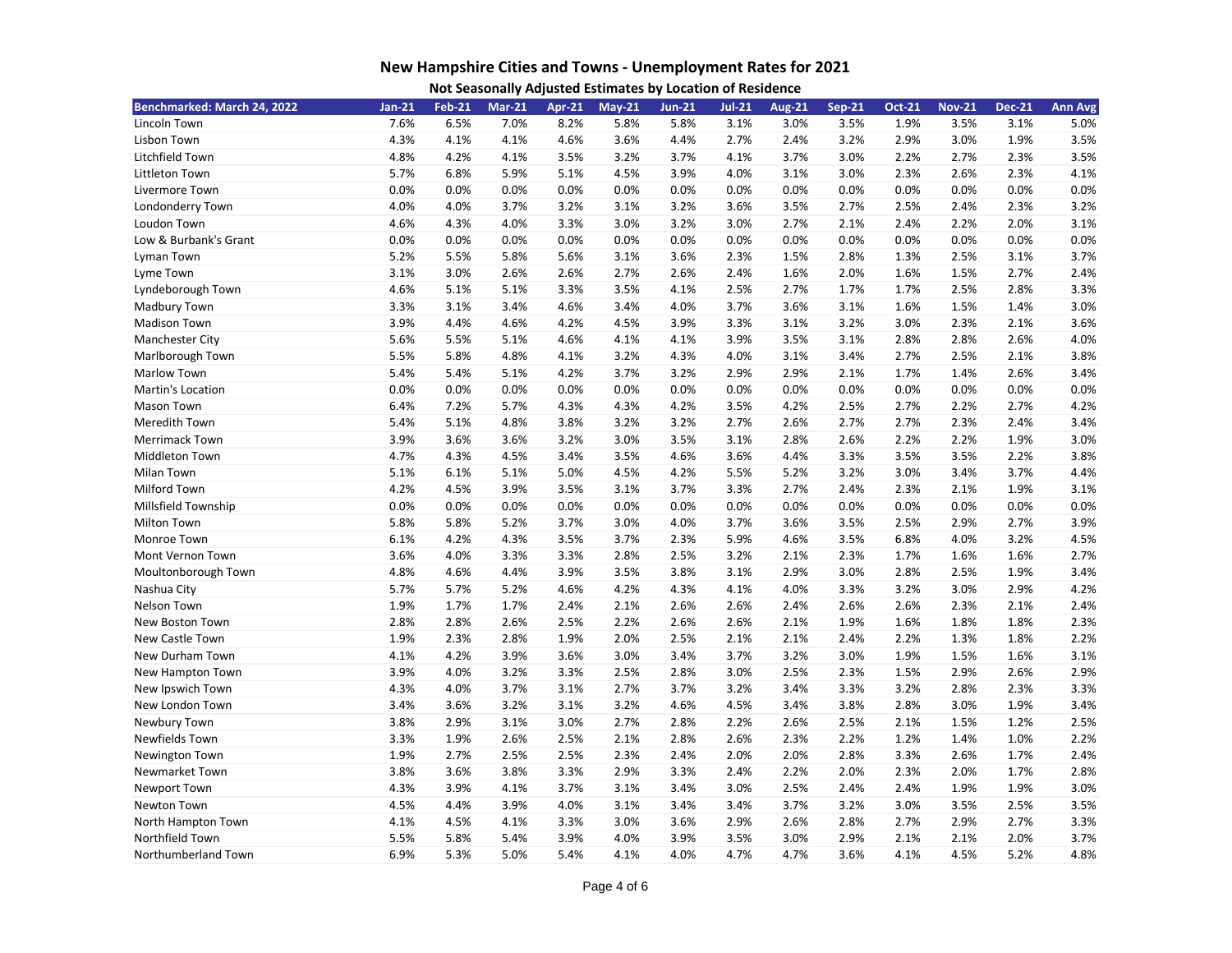| Not Seasonally Adjusted Estimates by Location of Residence |  |  |
|------------------------------------------------------------|--|--|
|------------------------------------------------------------|--|--|

| Benchmarked: March 24, 2022 | $Jan-21$ | <b>Feb-21</b> | <b>Mar-21</b> | <b>Apr-21</b> | $May-21$ | <b>Jun-21</b> | $Jul-21$ | <b>Aug-21</b> | <b>Sep-21</b> | <b>Oct-21</b> | <b>Nov-21</b> | <b>Dec-21</b> | <b>Ann Avg</b> |
|-----------------------------|----------|---------------|---------------|---------------|----------|---------------|----------|---------------|---------------|---------------|---------------|---------------|----------------|
| Northwood Town              | 4.0%     | 4.6%          | 4.1%          | 3.2%          | 2.5%     | 3.0%          | 3.2%     | 3.1%          | 2.7%          | 2.6%          | 2.3%          | 1.9%          | 3.1%           |
| Nottingham Town             | 3.3%     | 3.1%          | 3.1%          | 2.8%          | 2.5%     | 2.8%          | 2.4%     | 1.9%          | 2.0%          | 1.9%          | 2.0%          | 1.6%          | 2.4%           |
| Odell Town                  | 0.0%     | 0.0%          | 0.0%          | 0.0%          | 0.0%     | 0.0%          | 0.0%     | 0.0%          | 0.0%          | 0.0%          | 0.0%          | 0.0%          | 0.0%           |
| Orange Town                 | 2.9%     | 2.4%          | 2.9%          | 2.9%          | 1.8%     | 2.3%          | 1.7%     | 4.5%          | 1.8%          | 4.6%          | 5.1%          | 4.5%          | 2.9%           |
| Orford Town                 | 2.7%     | 2.8%          | 2.1%          | 2.4%          | 3.2%     | 4.5%          | 2.7%     | 3.7%          | 3.0%          | 3.5%          | 1.2%          | 1.8%          | 2.8%           |
| Ossipee Town                | 7.0%     | 7.8%          | 7.6%          | 7.3%          | 5.2%     | 4.2%          | 3.9%     | 3.5%          | 4.3%          | 3.6%          | 3.4%          | 3.3%          | 5.1%           |
| Pelham Town                 | 5.5%     | 5.5%          | 5.1%          | 4.3%          | 3.9%     | 4.1%          | 4.2%     | 3.8%          | 3.3%          | 3.2%          | 3.3%          | 3.3%          | 4.1%           |
| Pembroke Town               | 4.7%     | 5.1%          | 4.7%          | 3.8%          | 3.2%     | 3.4%          | 2.9%     | 2.3%          | 2.3%          | 2.5%          | 2.0%          | 2.4%          | 3.3%           |
| Peterborough Town           | 3.9%     | 3.8%          | 3.4%          | 3.2%          | 2.8%     | 2.5%          | 2.9%     | 2.5%          | 2.7%          | 2.1%          | 2.3%          | 2.0%          | 2.8%           |
| Piermont Town               | 3.7%     | 4.6%          | 7.0%          | 5.7%          | 3.9%     | 3.2%          | 5.4%     | 6.3%          | 2.0%          | 4.3%          | 4.8%          | 4.1%          | 4.6%           |
| Pinkham's Grant             | 0.0%     | 0.0%          | 0.0%          | 0.0%          | 0.0%     | 0.0%          | 0.0%     | 0.0%          | 0.0%          | 0.0%          | 0.0%          | 0.0%          | 0.0%           |
| Pittsburg Town              | 7.2%     | 6.3%          | 7.0%          | 8.0%          | 6.2%     | 3.8%          | 3.7%     | 2.5%          | 2.1%          | 1.9%          | 1.6%          | 2.1%          | 4.4%           |
| Pittsfield Town             | 5.1%     | 4.9%          | 5.1%          | 4.0%          | 4.0%     | 4.4%          | 3.8%     | 4.5%          | 3.8%          | 3.6%          | 3.0%          | 2.7%          | 4.1%           |
| Plainfield Town             | 2.5%     | 2.4%          | 2.4%          | 2.2%          | 2.1%     | 2.4%          | 1.6%     | 1.4%          | 2.0%          | 1.7%          | 1.2%          | 1.1%          | 1.9%           |
| Plaistow Town               | 6.9%     | 6.8%          | 5.8%          | 4.8%          | 4.3%     | 4.5%          | 5.5%     | 5.4%          | 4.5%          | 4.2%          | 4.1%          | 3.9%          | 5.1%           |
| Plymouth Town               | 4.1%     | 4.2%          | 3.2%          | 3.3%          | 3.2%     | 4.4%          | 4.1%     | 3.1%          | 3.1%          | 2.5%          | 1.8%          | 1.8%          | 3.3%           |
| Portsmouth City             | 4.3%     | 3.9%          | 3.9%          | 3.3%          | 2.8%     | 3.0%          | 2.9%     | 2.5%          | 2.5%          | 2.4%          | 2.2%          | 2.0%          | 3.0%           |
| Randolph Town               | 5.0%     | 7.6%          | 7.5%          | 4.3%          | 6.9%     | 5.4%          | 3.4%     | 3.5%          | 2.1%          | 1.4%          | 1.4%          | 1.4%          | 4.2%           |
| Raymond Town                | 4.8%     | 4.5%          | 4.8%          | 4.0%          | 3.5%     | 3.4%          | 3.2%     | 3.2%          | 2.9%          | 2.6%          | 2.7%          | 2.6%          | 3.5%           |
| <b>Richmond Town</b>        | 5.1%     | 5.4%          | 4.9%          | 4.7%          | 3.2%     | 3.2%          | 3.5%     | 5.4%          | 4.6%          | 5.7%          | 5.6%          | 3.1%          | 4.5%           |
| <b>Rindge Town</b>          | 5.5%     | 5.4%          | 5.0%          | 4.3%          | 4.2%     | 4.5%          | 4.0%     | 4.3%          | 4.4%          | 3.6%          | 2.8%          | 3.5%          | 4.3%           |
| Rochester City              | 4.8%     | 4.8%          | 4.5%          | 4.1%          | 3.9%     | 3.9%          | 3.4%     | 2.9%          | 2.9%          | 2.3%          | 2.4%          | 2.3%          | 3.5%           |
| Rollinsford Town            | 5.0%     | 4.8%          | 4.5%          | 3.5%          | 2.8%     | 3.3%          | 2.7%     | 3.3%          | 2.3%          | 2.0%          | 1.6%          | 2.5%          | 3.2%           |
| Roxbury Town                | 1.6%     | 0.8%          | 1.6%          | 1.6%          | 1.6%     | 1.6%          | 4.6%     | 4.6%          | 4.7%          | 1.6%          | 1.6%          | 0.8%          | 2.4%           |
| <b>Rumney Town</b>          | 3.5%     | 3.9%          | 2.8%          | 3.4%          | 3.9%     | 4.0%          | 2.9%     | 3.2%          | 3.6%          | 3.7%          | 3.0%          | 3.2%          | 3.4%           |
| <b>Rye Town</b>             | 3.2%     | 3.4%          | 2.8%          | 2.7%          | 2.5%     | 2.5%          | 2.1%     | 2.1%          | 2.3%          | 2.0%          | 2.2%          | 1.8%          | 2.5%           |
| Salem Town                  | 5.4%     | 5.4%          | 5.0%          | 4.5%          | 4.1%     | 4.4%          | 4.2%     | 4.0%          | 3.5%          | 3.3%          | 3.2%          | 3.0%          | 4.2%           |
| Salisbury Town              | 3.7%     | 4.1%          | 5.5%          | 4.9%          | 4.7%     | 5.4%          | 3.1%     | 3.2%          | 2.2%          | 1.9%          | 1.3%          | 1.6%          | 3.5%           |
| Sanbornton Town             | 5.2%     | 5.4%          | 4.8%          | 4.4%          | 3.1%     | 2.8%          | 2.7%     | 2.1%          | 2.4%          | 3.1%          | 3.1%          | 2.9%          | 3.5%           |
| Sandown Town                | 4.0%     | 4.1%          | 4.1%          | 3.7%          | 3.2%     | 3.2%          | 3.6%     | 3.1%          | 2.3%          | 2.3%          | 2.9%          | 2.8%          | 3.2%           |
| Sandwich Town               | 4.6%     | 3.8%          | 4.5%          | 3.3%          | 3.1%     | 3.6%          | 4.0%     | 2.9%          | 3.1%          | 2.9%          | 1.9%          | 2.9%          | 3.5%           |
| Sargent's Purchase          | 0.0%     | 0.0%          | 0.0%          | 0.0%          | 0.0%     | 0.0%          | 0.0%     | 0.0%          | 0.0%          | 0.0%          | 0.0%          | 0.0%          | 0.0%           |
| Seabrook Town               | 7.9%     | 7.4%          | 6.5%          | 6.0%          | 5.3%     | 5.1%          | 4.9%     | 4.1%          | 3.6%          | 3.4%          | 3.8%          | 4.1%          | 5.2%           |
| Second College Grant        | 0.0%     | 0.0%          | 0.0%          | 0.0%          | 0.0%     | 0.0%          | 0.0%     | 0.0%          | 0.0%          | 0.0%          | 0.0%          | 0.0%          | 0.0%           |
| Sharon Town                 | 4.6%     | 2.8%          | 4.1%          | 3.2%          | 3.2%     | 3.3%          | 1.4%     | 2.8%          | 2.8%          | 2.8%          | 2.8%          | 2.3%          | 3.2%           |
| Shelburne Town              | 5.2%     | 3.5%          | 1.8%          | 2.9%          | 4.0%     | 3.3%          | 3.3%     | 1.7%          | 1.7%          | 1.7%          | 1.7%          | 1.1%          | 2.9%           |
| Somersworth City            | 5.5%     | 5.0%          | 4.8%          | 4.0%          | 3.7%     | 4.1%          | 4.1%     | 3.5%          | 2.6%          | 2.5%          | 2.6%          | 2.1%          | 3.7%           |
| South Hampton Town          | 4.8%     | 6.0%          | 5.9%          | 5.3%          | 2.0%     | 3.2%          | 2.7%     | 4.4%          | 2.8%          | 2.0%          | 3.1%          | 2.2%          | 3.8%           |
| Springfield Town            | 2.6%     | 1.7%          | 2.3%          | 1.9%          | 2.3%     | 3.2%          | 2.7%     | 1.5%          | 1.8%          | 1.4%          | 1.3%          | 1.1%          | 1.9%           |
| <b>Stark Town</b>           | 5.8%     | 4.8%          | 4.7%          | 4.8%          | 4.2%     | 5.0%          | 4.1%     | 3.6%          | 2.6%          | 2.1%          | 4.1%          | 3.1%          | 4.1%           |
| Stewartstown Town           | 5.2%     | 5.8%          | 6.3%          | 6.8%          | 3.6%     | 2.4%          | 3.9%     | 4.4%          | 1.9%          | 1.7%          | 1.4%          | 2.8%          | 3.8%           |
| <b>Stoddard Town</b>        | 4.2%     | 3.1%          | 3.4%          | 3.5%          | 2.4%     | 2.3%          | 1.6%     | 2.7%          | 2.2%          | 2.7%          | 2.4%          | 2.4%          | 2.8%           |
| <b>Strafford Town</b>       | 3.2%     | 3.5%          | 3.4%          | 2.9%          | 2.3%     | 3.0%          | 2.8%     | 2.2%          | 3.1%          | 2.1%          | 1.8%          | 1.5%          | 2.7%           |
| <b>Stratford Town</b>       | 9.1%     | 9.9%          | 7.3%          | 9.8%          | 7.8%     | 6.3%          | 7.2%     | 6.9%          | 2.5%          | 6.9%          | 5.0%          | 5.3%          | 7.2%           |
| <b>Stratham Town</b>        | 3.9%     | 3.8%          | 3.4%          | 3.0%          | 2.7%     | 3.3%          | 2.9%     | 2.5%          | 2.3%          | 1.6%          | 1.8%          | 2.0%          | 2.8%           |